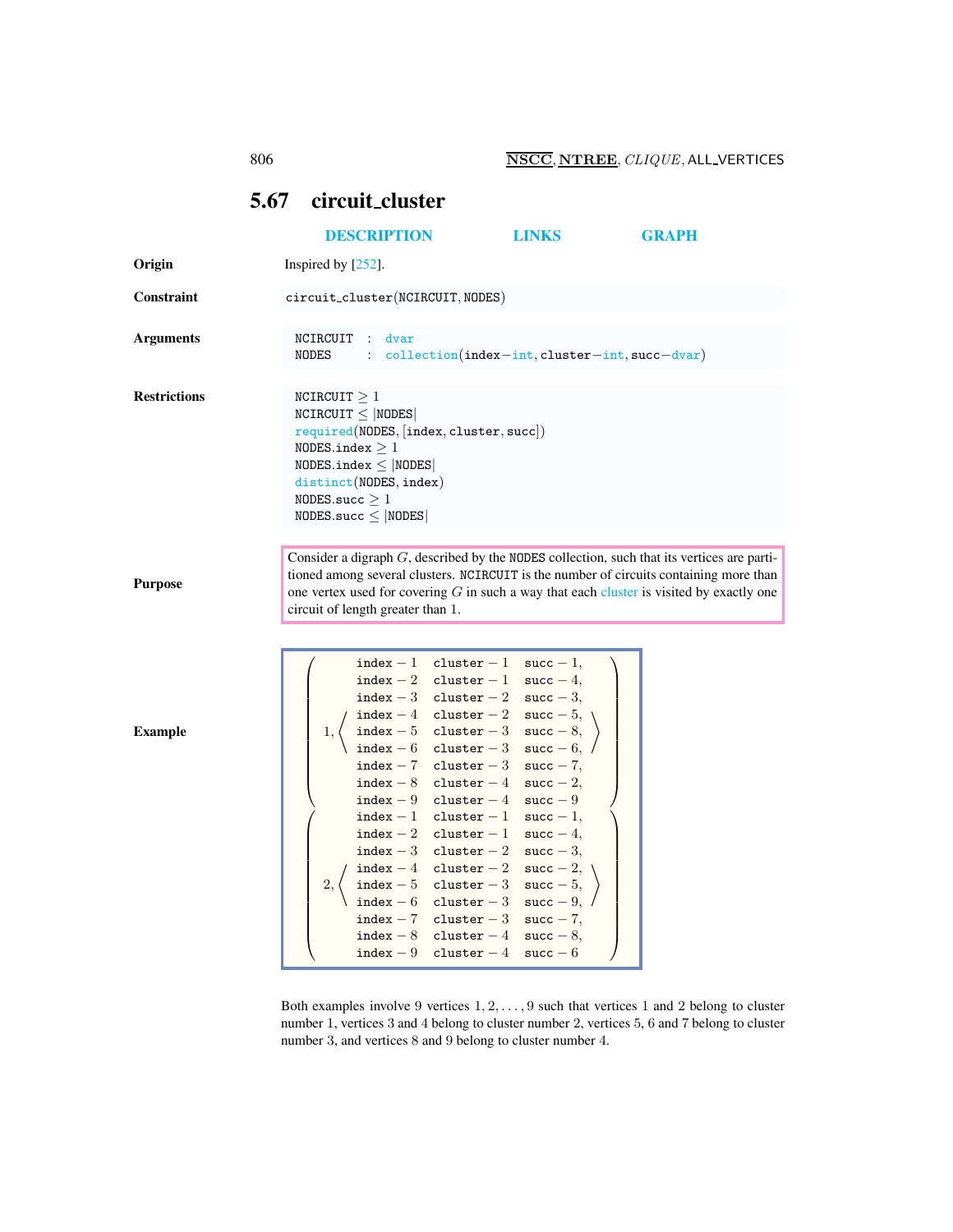

Figure 5.165: Four clusters and a covering with one circuit corresponding to the first example of the Example slot

<span id="page-1-1"></span>The first example involves only a single circuit containing more than one vertex (i.e., see in Figure [5.165](#page-1-1) the circuit  $2 \rightarrow 4 \rightarrow 5 \rightarrow 8 \rightarrow 2$ ). The corresponding circuit\_cluster constraint holds since exactly one vertex of each cluster (i.e., vertex 2 for cluster 1, vertex 4 for cluster 2, vertex 5 for cluster 3, vertex 8 for cluster 4) belongs to this circuit.

The second example contains the two circuits  $2 \rightarrow 4 \rightarrow 2$  and  $6 \rightarrow 9 \rightarrow 6$  that both involve more than one vertex. The corresponding circuit cluster constraint holds since exactly one vertex of each cluster (i.e., see in Figure [5.166](#page-2-0) vertex 2 in  $2 \rightarrow 4 \rightarrow 2$  for cluster 1, vertex 4 in  $2 \rightarrow 4 \rightarrow 2$  for cluster 2, vertex 6 in  $6 \rightarrow 9 \rightarrow 6$  for cluster 3, vertex 9 in  $6 \rightarrow 9 \rightarrow 6$  for cluster 4) belongs to these two circuits.

<span id="page-1-0"></span>

| <b>Typical</b>  | NCIRCUIT <  NODES <br> NODES  > 2<br>range(NODES. cluster) > 1                                                                                                                                                                                  |
|-----------------|-------------------------------------------------------------------------------------------------------------------------------------------------------------------------------------------------------------------------------------------------|
| <b>Symmetry</b> | Items of NODES are permutable.                                                                                                                                                                                                                  |
| <b>Usage</b>    | A related abstraction in Operations Research was introduced in $[252]$ . It was reported as<br>the Generalised Travelling Salesman Problem (GTSP). The circuit_cluster constraint<br>differs from the GTSP because of the two following points: |
|                 | • Each node of our graph belongs to a single cluster,                                                                                                                                                                                           |
|                 | $\bullet$ We do not constrain the number of circuits to be equal to 1: The number of circuits<br>should be equal to one of the values of the domain of the variable NCIRCUIT.                                                                   |
| See also        | <b>common keyword:</b> alldifferent (permutation), circuit, cycle (graph constraint,<br><i>one_succ</i> ).                                                                                                                                      |
|                 | used in graph description: alldifferent, nvalues.                                                                                                                                                                                               |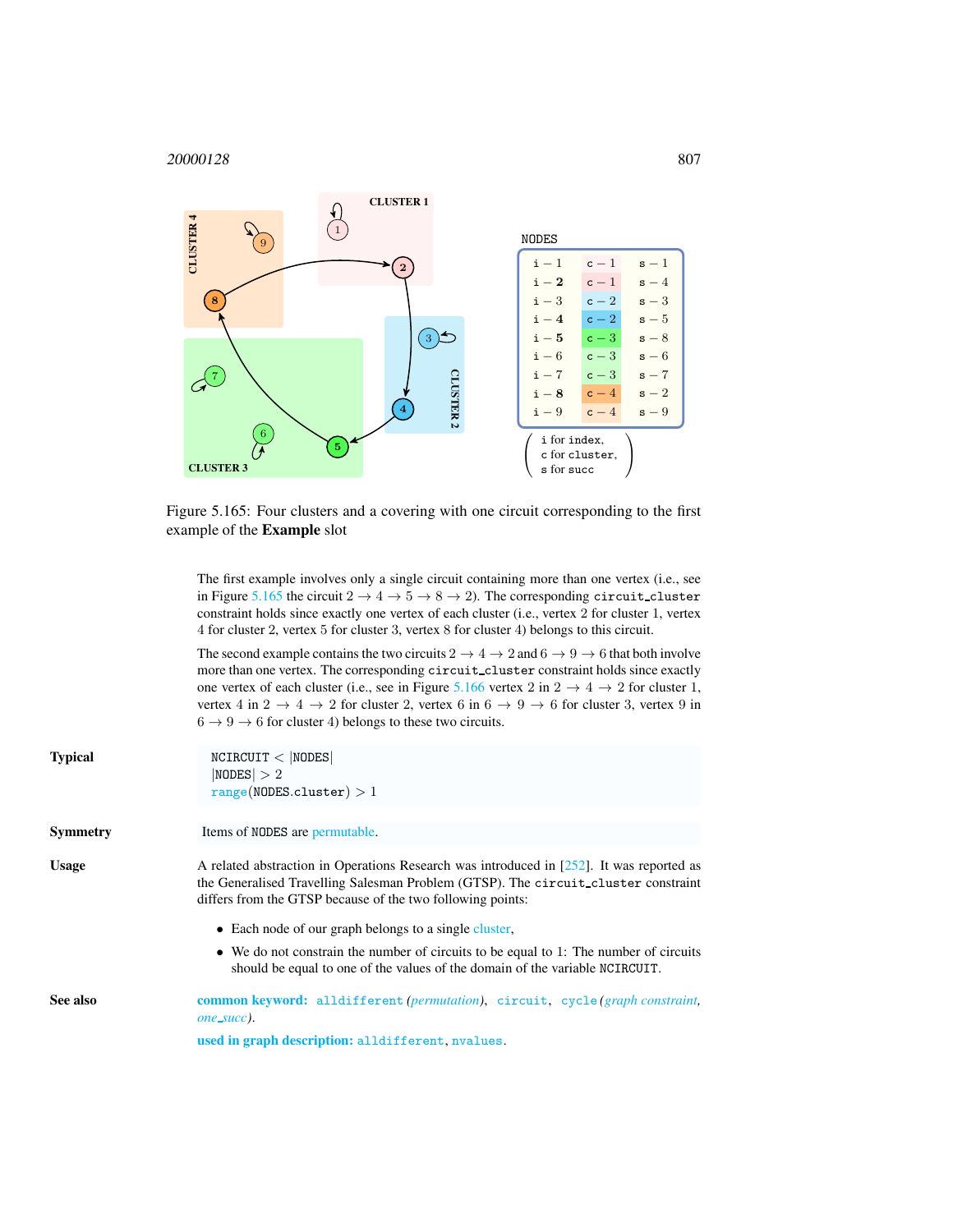

<span id="page-2-0"></span>Figure 5.166: The same clusters as in the first example of the Example slot and a covering with two circuits corresponding to the second example of the Example slot

Keywords **combinatorial object:** permutation. constraint type: graph constraint. final graph structure: strongly connected component, one\_succ. modelling: cluster.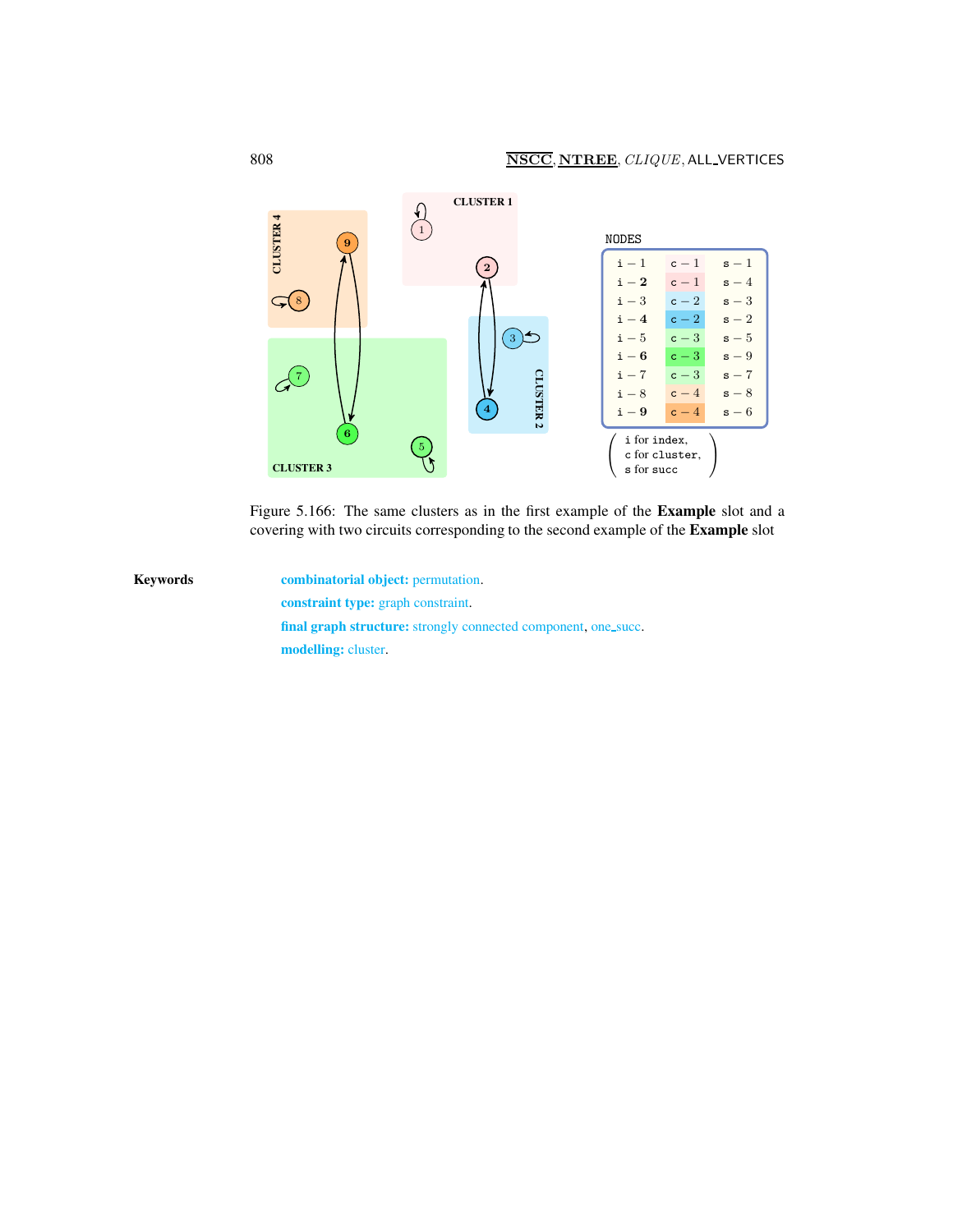## <span id="page-3-0"></span>20000128 809

| Arc input(s)               | NODES                                                                                                                                                                                                                                                                            |  |
|----------------------------|----------------------------------------------------------------------------------------------------------------------------------------------------------------------------------------------------------------------------------------------------------------------------------|--|
| Arc generator              | $CLIQUE \rightarrow collection(nodes1, nodes2)$                                                                                                                                                                                                                                  |  |
| Arc arity                  | $\mathcal{D}_{\mathcal{L}}$                                                                                                                                                                                                                                                      |  |
| Arc constraint(s)          | $\bullet$ nodes1.succ $\neq$ nodes1.index<br>$\bullet$ nodes1.succ = nodes2.index                                                                                                                                                                                                |  |
| <b>Graph property(ies)</b> | $\bullet$ NTREE= 0<br>$\bullet$ NSCC= NCIRCUIT                                                                                                                                                                                                                                   |  |
| <b>Graph</b> class         | ONE_SUCC                                                                                                                                                                                                                                                                         |  |
| <b>Sets</b>                | ALL_VERTICES $\mapsto$<br>$\left[\begin{array}{l}\texttt{variables} - \texttt{col}\left(\begin{array}{l}\texttt{VARIABLES}-\texttt{collection}(\texttt{var}-\texttt{dvar}),\\ \texttt{[item}(\texttt{var}-\texttt{NODES}.\texttt{cluster})]\end{array}\right)\end{array}\right]$ |  |
| Constraint(s) on sets      | $\bullet$ alldifferent (variables)<br>$\bullet$ nvalues(variables, =, size(NODES, cluster))                                                                                                                                                                                      |  |

Graph model In order to express the binary constraint linking two vertices one has to make explicit the identifier of each vertex as well as the cluster to which belongs each vertex. This is why the circuit cluster constraint considers objects that have the following three attributes:

- The attribute index that is the identifier of a vertex.
- The attribute cluster that is the cluster to which belongs a vertex.
- The attribute succ that is the unique successor of a vertex.

The partitioning of the clusters by different circuits is expressed in the following way:

- First note the condition nodes1.succ  $\neq$  nodes1.index prevents the final graph of containing any loop. Moreover the condition nodes1.succ  $=$  nodes2.index imposes no more than one successor for each vertex of the final graph.
- The graph property  $\mathbf{N} \mathbf{T} \mathbf{R} \mathbf{E} \mathbf{E} = 0$  enforces that all vertices of the final graph belong to one circuit.
- The graph property  $\mathbf{NSCC} = \mathbf{NCIRCUIT}$  express the fact that the number of strongly connected components of the final graph is equal to NCIRCUIT.
- The constraint alldifferent (variables) on the set ALL\_VERTICES (i.e., all the vertices of the final graph) states that the cluster attributes of the vertices of the final graph should be pairwise distinct. This concretely means that no cluster should be visited more than once.
- The constraint  $nvalues(variables, =, size(NODES, cluster))$  on the set ALL VERTICES conveys the fact that the number of distinct values of the cluster attribute of the vertices of the final graph should be equal to the total number of clusters. This implies that each cluster is visited at least one time.

Parts (A) and (B) of Figure [5.167](#page-4-0) respectively show the initial and final graph associated with the second example of the **Example** slot. Since we use the **NSCC** graph property, we show the two strongly connected components of the final graph. They respectively correspond to the two circuits  $2 \rightarrow 4 \rightarrow 2$  and  $6 \rightarrow 9 \rightarrow 6$ . Since all the vertices belongs to a circuit we have that  $\mathbf{N} \mathbf{T} \mathbf{R} \mathbf{E} \mathbf{E} = 0$ .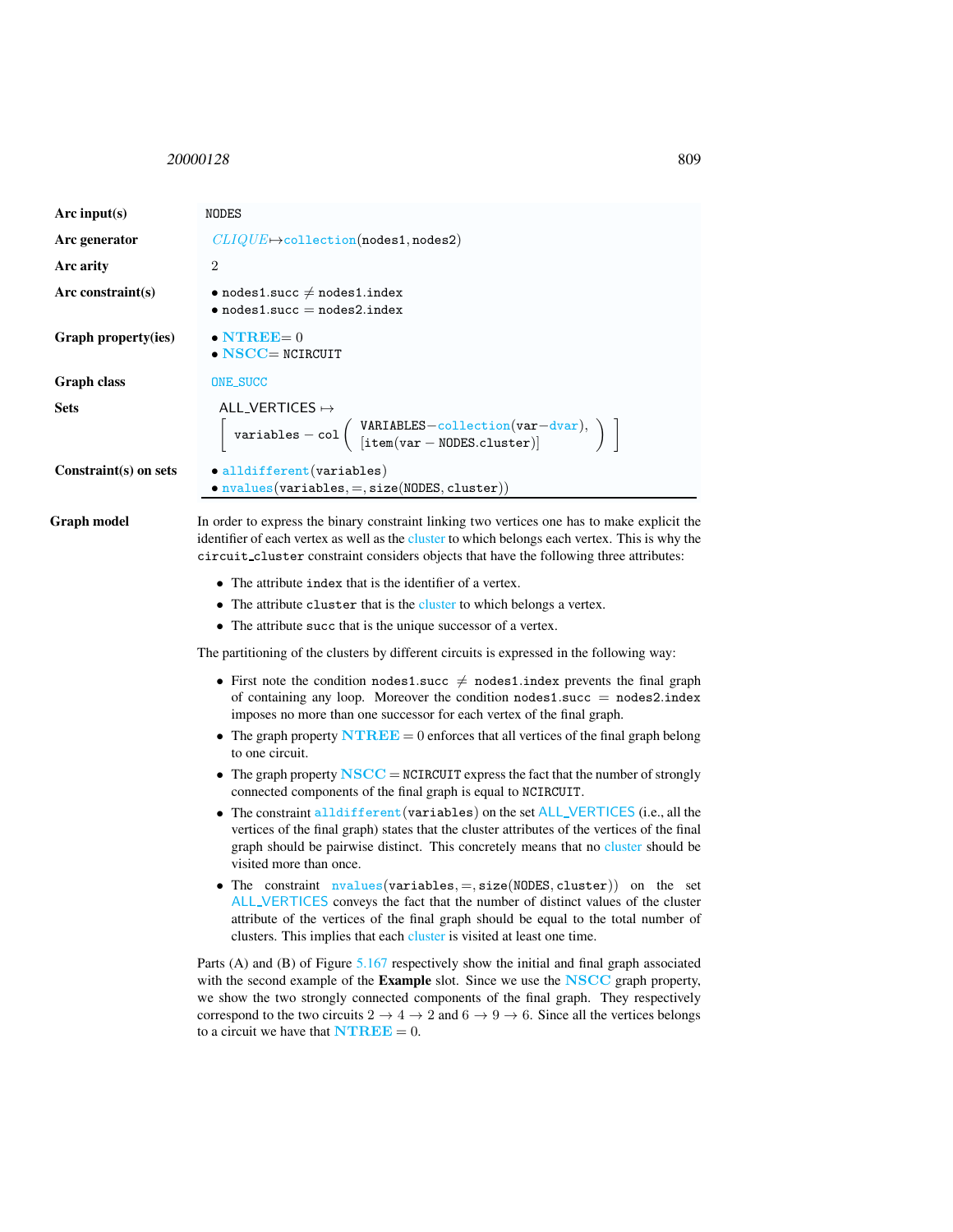

<span id="page-4-0"></span>Figure 5.167: Initial and final graph of the circuit cluster constraint